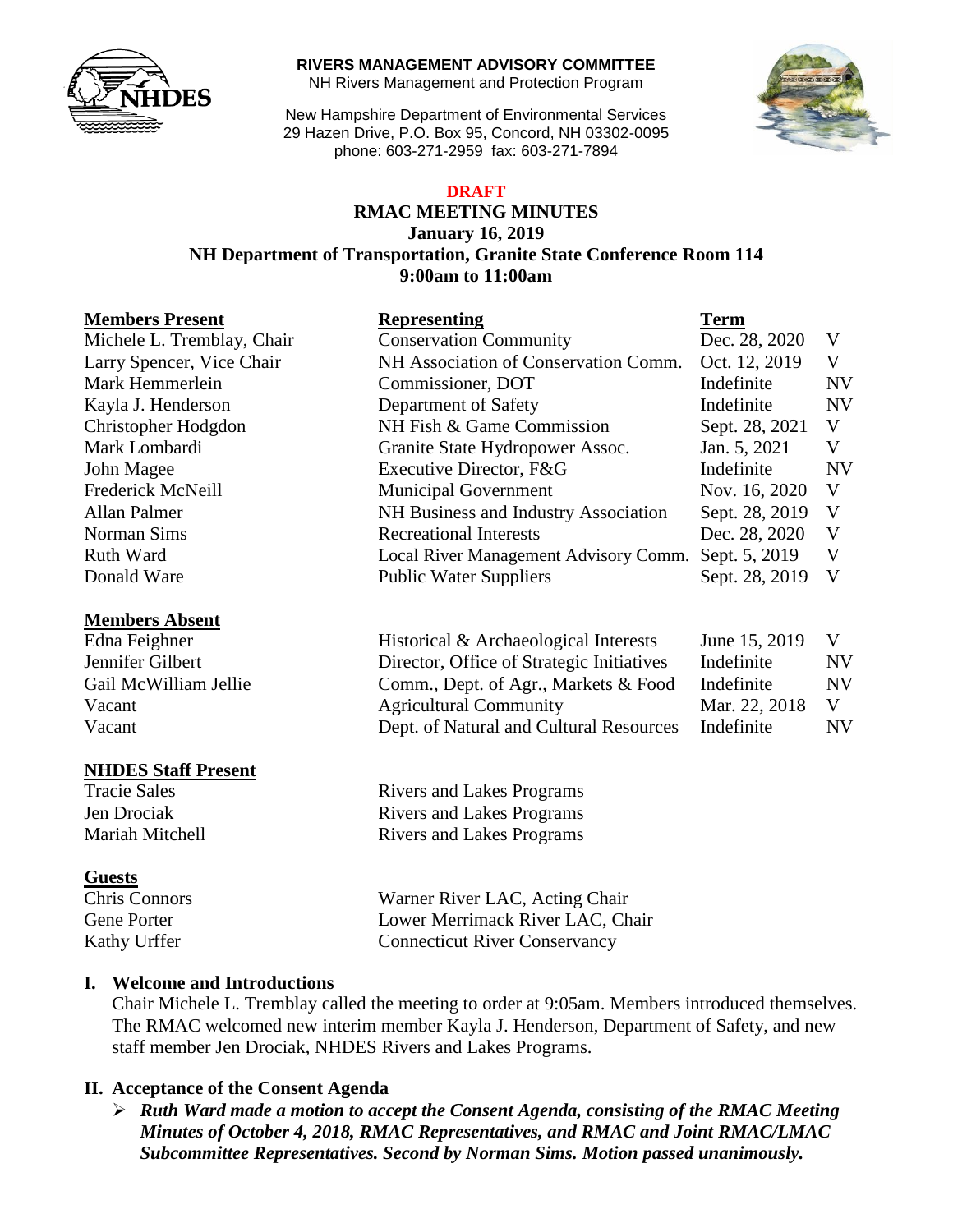# **III.RMAC Represented Interests Presentation Series: Public Water Suppliers**

Donald Ware presented on how the public water suppliers utilize the rivers of New Hampshire. Half of New Hampshire sources their water through public water suppliers from surface waters, such as rivers. The other half of New Hampshire sources water from groundwater wells, many of which consequently receive water from adjacent water sources such as rivers. The public water suppliers of New Hampshire are very interested in preserving the quality and quantity of water within the rivers. They are also interested in protecting and conserving wetlands, controlling non-point source storm water pollution, instream flows, and overall water conservation. The New Hampshire Water Works Association, along with the Granite State Rural Water Association and the NHDES Water Division, collaborates with many smaller utilities around the state in an effort to assist them with the preservation and conservation of water and natural resources. Through implementing conservation programs with utilities statewide, the public water suppliers want to create efficient water users who will help to preserve and conserve water sources throughout New Hampshire.

Mark Lombardi volunteered to be the representative interest presenter at the next RMAC meeting. Allen Palmer and Kayla Henderson will be alternates.

# **IV. 2019 RMPP-Related Legislation**

# 1) 2019 Bills

Larry Spencer thanked the Policy and Legislation Subcommittee for their work. He reported that the subcommittee recommended that the RMAC:

- Support: HB 107, HB 137, HB 228, HB 326, HB 352, HB 443
- Support with amendment: HB 188 and HB 475
- Conditionally support: LSR 784 [HB 679] and LSR 274 [SB 254]
- Oppose: HB 219 and HB 244
- Track: HB 150 and HB 276
- Research: HB 325
- Delete: HB 299, LSR 270[HB 272] and LSR 844 [SB 201]

# *Larry Spencer motioned that the RMAC adopt the recommended positions of the RMAC Policy and Legislation Subcommittee. Second by Allen Palmer. Motion passed unanimously.*

Tracie Sales informed the RMAC that more bill text was posted after the subcommittee meeting on January 14, 2019. Bills with P and L Subcommittee recommendations were briefly reviewed and discussed. After, new bill text was reviewed in further detail and the RMAC determined their positions on each bill through the discussions. Positons and legislative updates can be found on the Legislative Tracking Spreadsheet on the RMAC blog.

- *Chris Hodgdon motioned to track House Bill 516. Second by Larry Spencer. Motion passed unanimously.*
- *Ruth Ward motioned to track House Bill 542. Second by Allen Palmer. Motion passed unanimously.*
- *Larry Spencer motioned to support House Bill 543. Second by Don Ware. Vote was a tie and Chair Tremblay withdrew her vote of support to break the tie; motion failed.*  Michele noted that she did support the bill despite her withdrawn vote.
- *Norman Sims motioned to track House Bill 543. Second by Larry Spencer. Motion passed with one abstention.*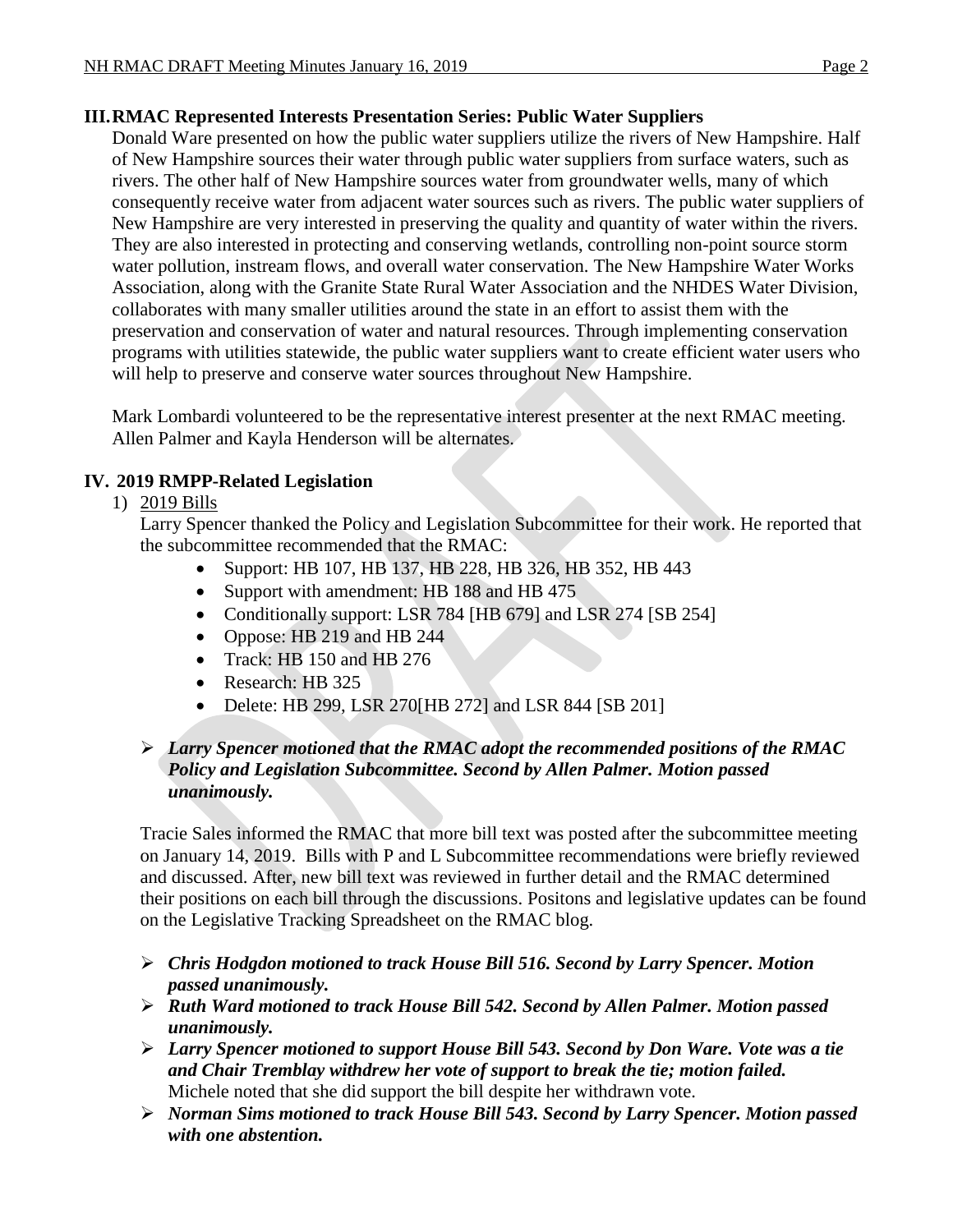# *Norman Sims motioned to oppose LSR 751 [HB 640]. Second by Ruth Ward. Motion passed with one abstention.*

# 2) Standing Positions

Larry walked through the RMAC standing positions. The Policy and Legislation Subcommittee recommended maintaining the same positions as last year with no changes.

# *Larry Spencer motioned to approve the RMAC standing positions for 2019. Second by Norman Sims. Vote passed unanimously.*

# **V. Wetland Rule Revisions, Env-Wt 100-900**

Tracie discussed the Wetland Rule revisions and shared a letter that Jen Drociak drafted for the RMAC that summarized concerns as they relate to the LACs and local conservation commissions. A major issue with the new rules is how local voices like LACs and conservation commissions have limited opportunity to review and comment on permit applications due to a new streamlined permitting process. Not only are review times being shortened, but some project types are proposed to now qualify for permit by notifications rather than require expedited or standard permits, with the result that comments from LACs or conservation commissions will no longer be possible under the requirements of RSA 91-A.

In response, the RMAC decided to amend the letter to:

- Request the comment period become 10 days to allow local municipal voices more time to address permit applications and notifications.
- Require that when any permit activity falls within a designated river corridor, that the LAC be notified to allow them a fair chance at commenting on permit applications if they choose to.
- Include language which emphasizes the importance of LACs in that they are a local voice and that they are a NHDES program with the support of the RMAC.
- Request that the definition of priority resource areas include designated rivers classified as natural.
- Recommend that restoration projects continue to have a flat fee applied rather than fees based on the size of the project.

# *Don Ware motioned to approve the draft Wetland Rule comment letter with the edits discussed. Fred McNeill second. Motion passed unanimously.*

# **VI. RMPP Program Updates**

1) LAC Membership Drive

Tracie discussed how staff is undertaking a membership drive to increase the memberships with LACs and to encourage municipalities to have at least one if not more representatives on each LAC. There are only two LACs that are inactive, but many LACs are lacking representation of their municipalities. Staff mailed letters to the Piscataquog municipalities for membership, they are in the process of generating letters to the Pemigewasset towns, and after that they will be working to send letters to municipalities around the Saco and Swift rivers.

2) LAC Workshop: March 23, 2019

Staff will be inviting all LAC members to the LAC workshop March 23, 2019 and all RMAC members are welcome to attend.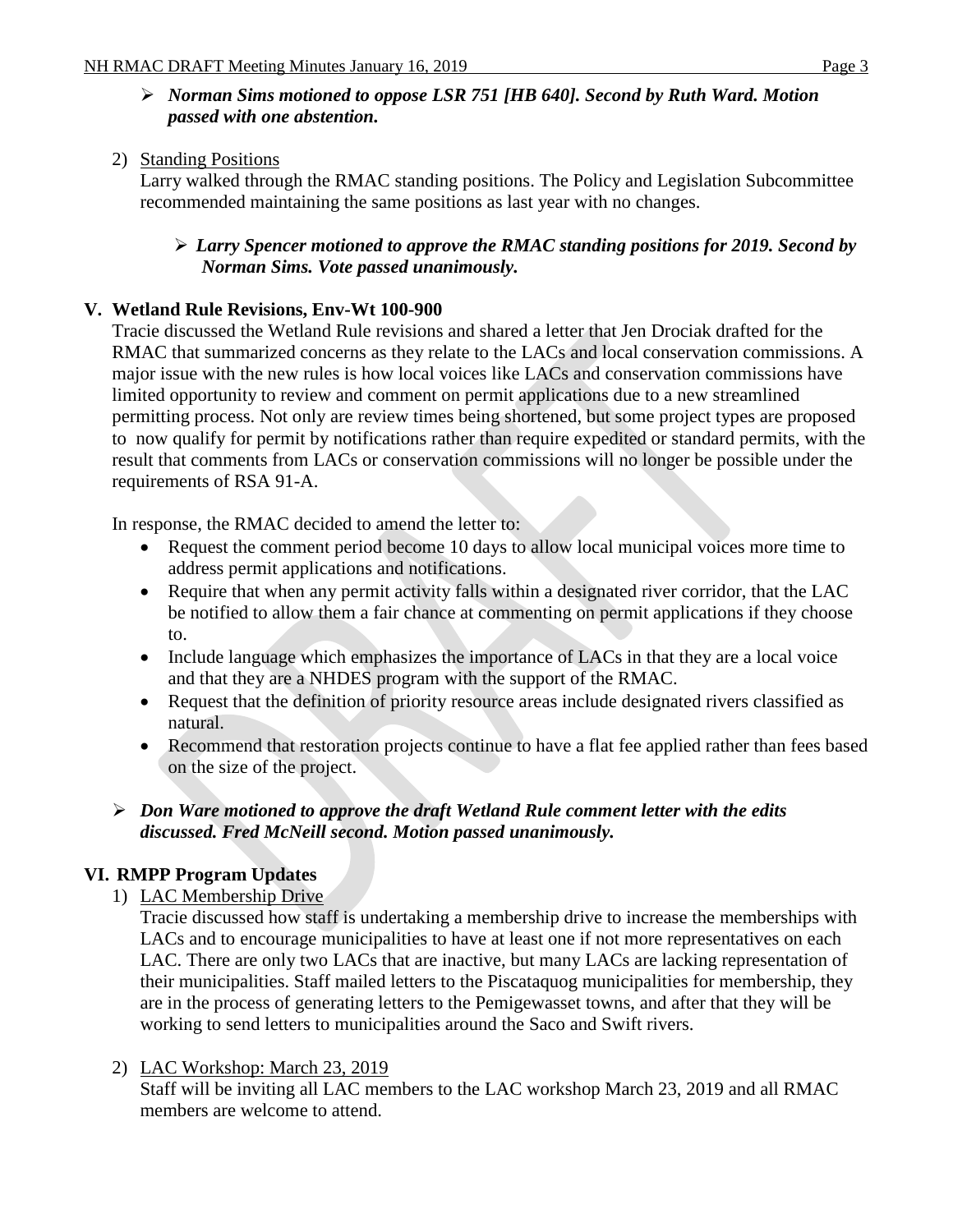## 3) Surplus Land Review

One SLR in Concord was received since the last meeting, but it was not near a river or within a designated river corridor; therefore, it does not need to be addressed by the RMAC.

## **VII. RMAC Representation on Other Committees and Member Comments**

1) WQSAC

Allan Palmer noted that the Water Quality Standards Advisory Committee (WQSAC) was determining how New Hampshire will be regulating nutrient discharges, predominantly total phosphorus. NHDES is required to define a flow other than 7Q10 for calculating nutrient discharge dilution ratios, and WQSAC is researching options. The group is also discussing dissolved oxygen and other nutrient standards for the state.

#### 2) River Restoration Task Force

John Magee reported that the River Restoration Task Force has not met since spring 2018, but plans on meeting after the current government shutdown is over. Along Bellamy River one dam has been removed and one is in the process of removal. On Clark Brook there is one dam that has been removed and the other one remains impounded. Magee is also working with other individuals on the removal of two other dams, one on the south branch of Gale River and another at Mung Pond.

## 3) Connecticut River Paddlers Trail

Norman Sims presented on the recent occurrences of the Connecticut River Paddlers Trail. This collaborative group works with entities interested in paddling along the Connecticut River. They helped to create and maintain a river trail along the river. They have recently established a relationship with the Connecticut River Conservancy, with whom they hope to work on fundraising efforts and on the relicensing of the three dams along the river that is currently underway. Additionally, the group is actively working with the Appalachian Mountain Club to extend the river trail into Massachusetts.

## **VIII. New Business and Action Item Review**

#### 1) New Business

The RMAC says goodbye to Kathy Black and will be writing her a thank you letter. The RMAC welcomes Jen Drociak to the staff.

| <b>Action item</b>           | <b>Leader</b> | Supporter(s)         | <b>Target Date</b> | <b>Meeting Date</b> |
|------------------------------|---------------|----------------------|--------------------|---------------------|
| Submit letters of testimony  | Tracie        | Michele, Larry, Jen, | Various            |                     |
|                              |               | Mariah               | hearing dates      |                     |
| Wetland rule revision letter | Tracie        | Jen                  | 1/18/2019          |                     |
| will be altered to include   |               |                      |                    |                     |
| the RMAC edits.              |               |                      |                    |                     |
| Notify LAC and RMAC          | Tracie        | Jen, Mariah, Michele | February           |                     |
| members of the LAC           |               |                      | 2019               |                     |
| Workshop                     |               |                      |                    |                     |
| Doodle Poll for the week of  | Mariah        | Tracie, Jen          | 1/31/2019          |                     |
| 03/25/2019-03/28/2019        |               |                      |                    |                     |
| Thank you letter to Kathy    | Michele       | <b>Staff</b>         | 2/28/2019          |                     |
| <b>Black</b>                 |               |                      |                    |                     |

#### 2) Action item review